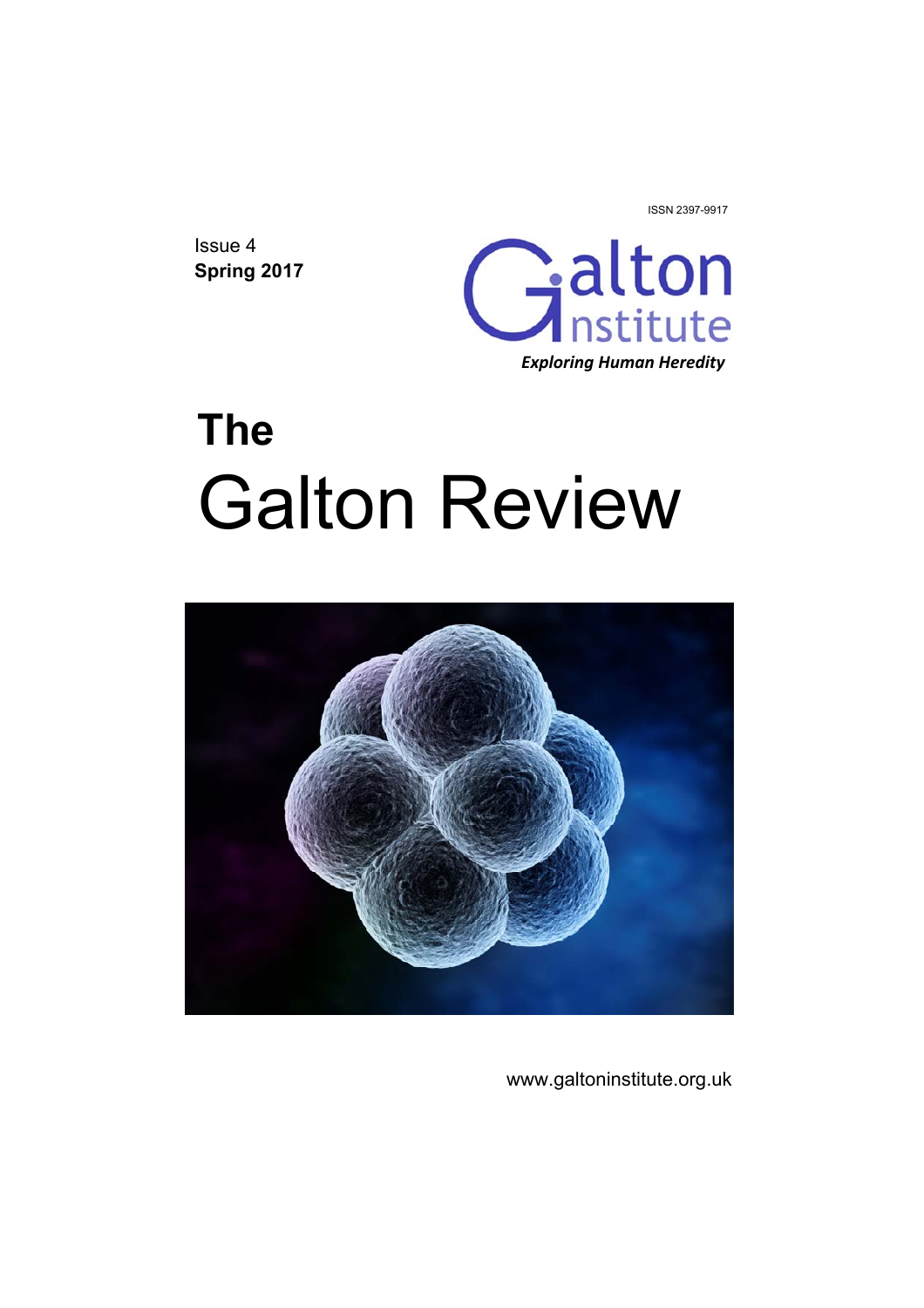## **CONTENTS**

| Editorial                                                                            | 3  |
|--------------------------------------------------------------------------------------|----|
| Evidence and Action for Reducing Sex-Selective Abortion in Nepal                     | 4  |
| Artemis Trust grant availability                                                     | 8  |
| The European Human Behaviour and Evolution Association<br>Conference 2016, in London | 9  |
| Human Evolution in Structured Populations Workshop                                   | 10 |
| Polish Society for Human and Evolution Studies (PTNCE)<br>Conference 2016            | 12 |
| <b>Galton Institute Grants</b>                                                       | 13 |
| Why Malthus is Not a Social Hero                                                     | 14 |
| Galton Institute conferences 2017                                                    | 20 |

#### **Front Cover Photo: Depositphotos.com**

| Published by:                                                   |                                        |  |
|-----------------------------------------------------------------|----------------------------------------|--|
| The Galton Institute, 19 Northfields Prospect, London, SW18 1PE |                                        |  |
| Tel: 020 8874 7257                                              | www.galtoninstitute.org.uk             |  |
| General Secretary: Mrs Betty Nixon                              |                                        |  |
|                                                                 | executiveoffice@galtoninstitute.org.uk |  |
| Review Editor: Mr Robert Johnston                               |                                        |  |
|                                                                 |                                        |  |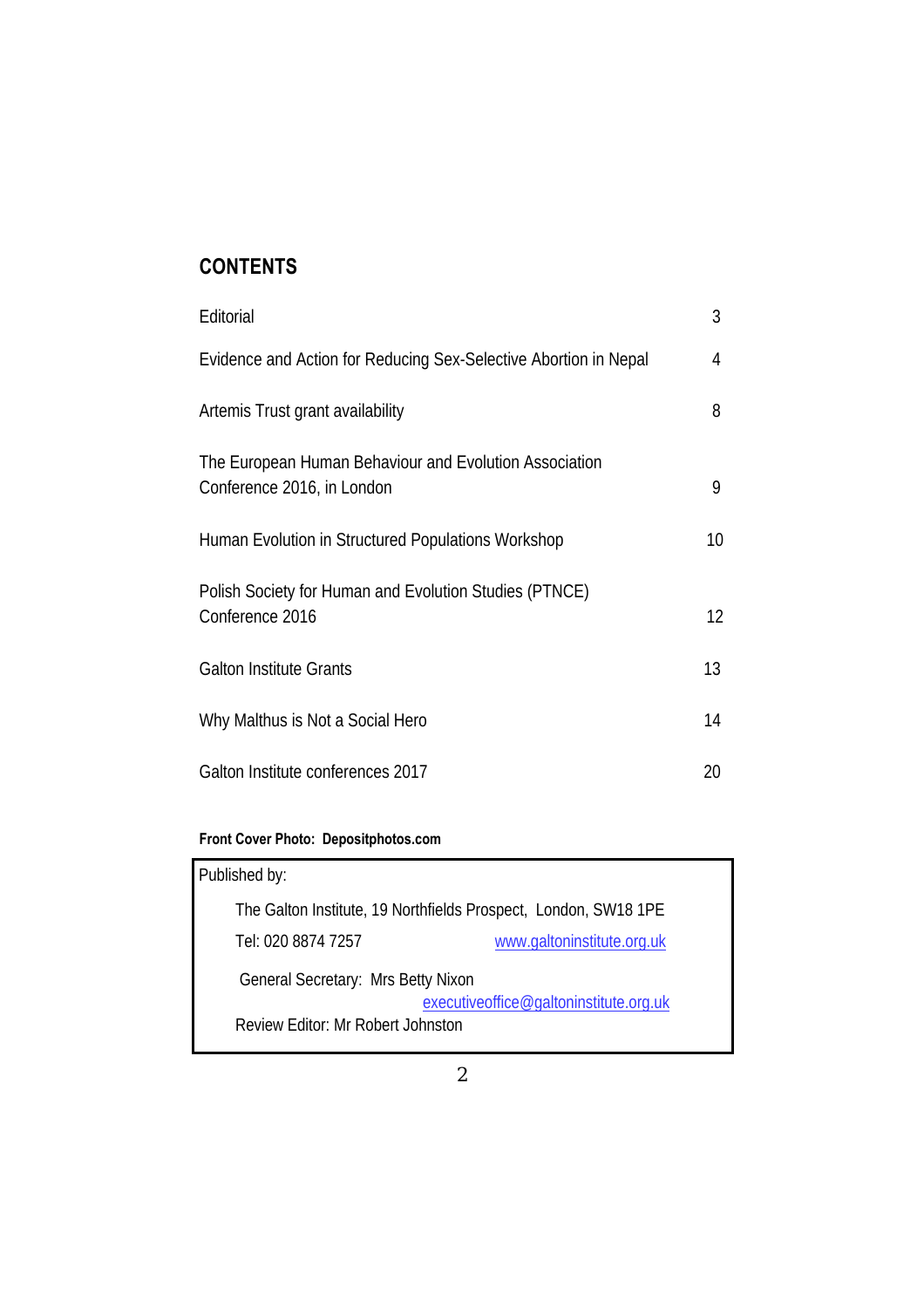#### **EDITORIAL**

It was Francis Darwin, our first Galton Lecturer in 1915, who said *"In science, the credit usually goes to the one who convinces the world, not to the one to whom the idea first occurs".* I'm sure this observation applies to many circumstances but it strikes me that he was perhaps speaking about his father Charles and Thomas Malthus.

In 1798, in his famous publication, *An Essay on the Principle of Population*, Malthus spoke of a "perpetual struggle for resources" which Charles Darwin amended to a "perpetual struggle for existence" in *Origin of Species*. Indeed it was the title of his third chapter. On page 14 of this issue, **John Erik Meyer** presents his views on the contribution of Thomas Robert Malthus.

Every year, the Galton Institute supports a number of enterprises by means of various grants. One of the conditions is that the organisers write a report for the *Galton Review*. In this issue, there are a number of such reports which illustrate the wide range of initiatives to which we contribute. Particularly interesting and disturbing is the report on 'Sex-selective abortion in Nepal' (page 4) which I urge you to read.

I also draw your attention to the advertisements on page 20 for our two major conferences for 2017. The Teachers' Conference is in Manchester in June and covers many of the latest advances in genetics, while the Annual Conference in London next November focuses on the 'Legacy of Francis Galton'. Each event has attracted an impressive range of speakers and we are expecting them to be very well attended. Details of both can be found under 'future events' on our website.

Finally, I should like to invite readers to contribute articles or letters to the *Galton Review*. I want to re-instate a 'letters to the editor' section in future issues and should welcome any correspondence relating to our stated aims. Perhaps some of the matters raised in this issue will inspire you.

**Robert Johnston**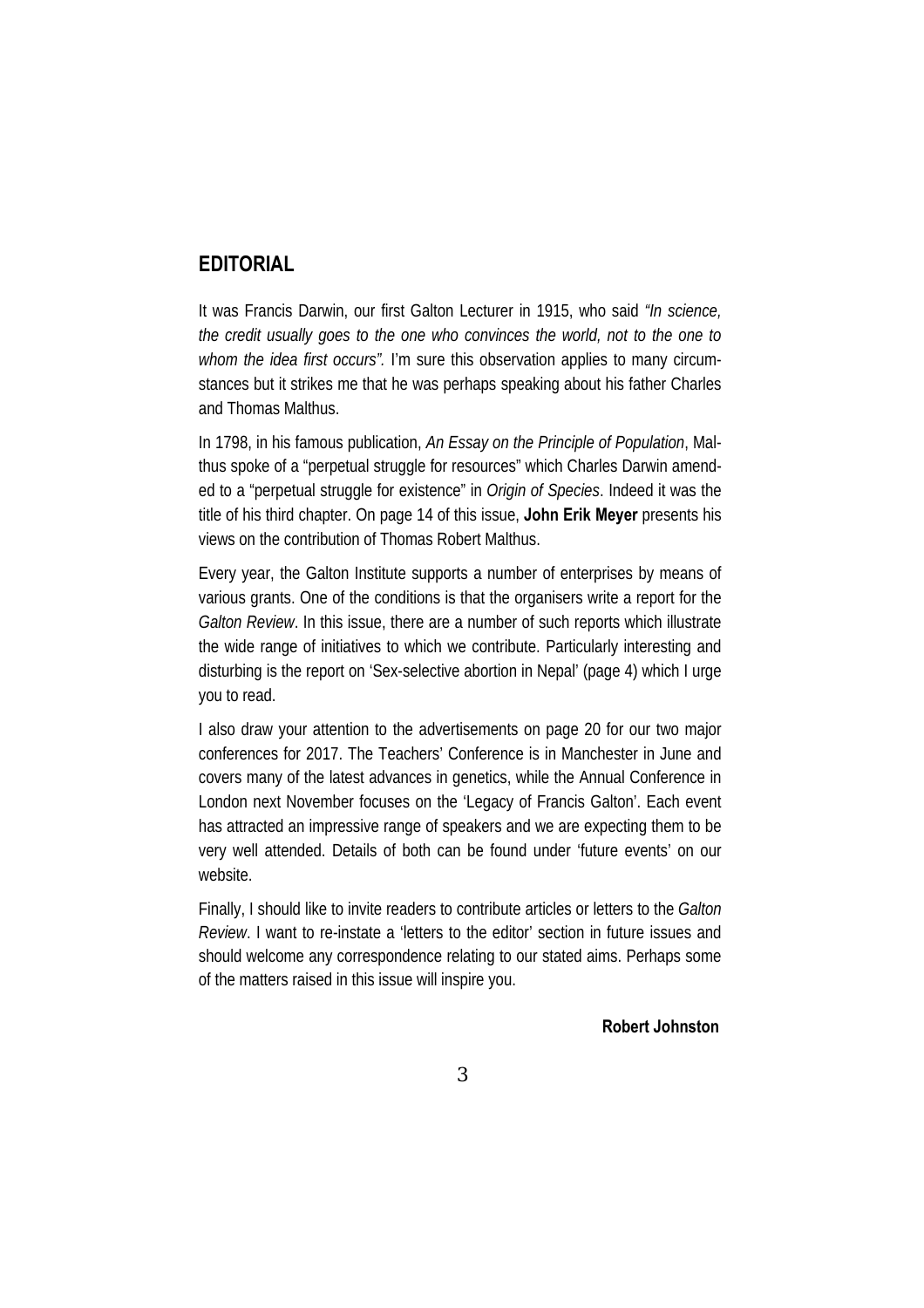#### **Evidence and Action for Reducing Sex-Selective Abortion in Nepal**

**July 2016** 

 Principal Investigator: **Dr Melanie Channon**, University of Oxford Co-Investigators: **Dr Mahesh Puri**, CREHPA, Nepal; **Dr Stuart Gietel-Batsen,** University of Oxford

#### **Introduction**

Evidence that sex-selective abortions are occurring in Nepal has only recently become available and the issue had received little attention prior to this project.

Abortion was legalised in Nepal in 2002, followed by the introduction of comprehensive abortion care (CAC) centres in 2004 making access to abortion relatively easy. Prior to legalisation, unsafe abortion was the third largest cause of maternal mortality in the country. However, while legalising abortion has caused a reduction in maternal mortality, it may also have caused a substantial increase in sex-selective abortions. This has probably been further driven by falling fertility, which has intensified the desire to bear a son at a lower parity. This places policy-makers in a difficult position as the services provided to deliver good sexual and reproductive health (including ultrasonography and safe abortion services) are being misappropriated for sex-selection. The key question is how to safeguard these vital services, while reducing the incidence of sex-selection.

Previous research conducted by **Dr Melanie Channon** used survey data to study time trends in birth-order specific sex ratios. However, small sample sizes meant that this analysis could not estimate the size of the problem or the detailed variation in terms of geographic, demographic or socio-economic characteristics needed by policy makers. In order for there to be a reduction in sexselection while still ensuring good reproductive and maternal health, greater evidence on the scale and determinants of the problem was needed. Furthermore, previous analyses failed to provide concrete policy recommendations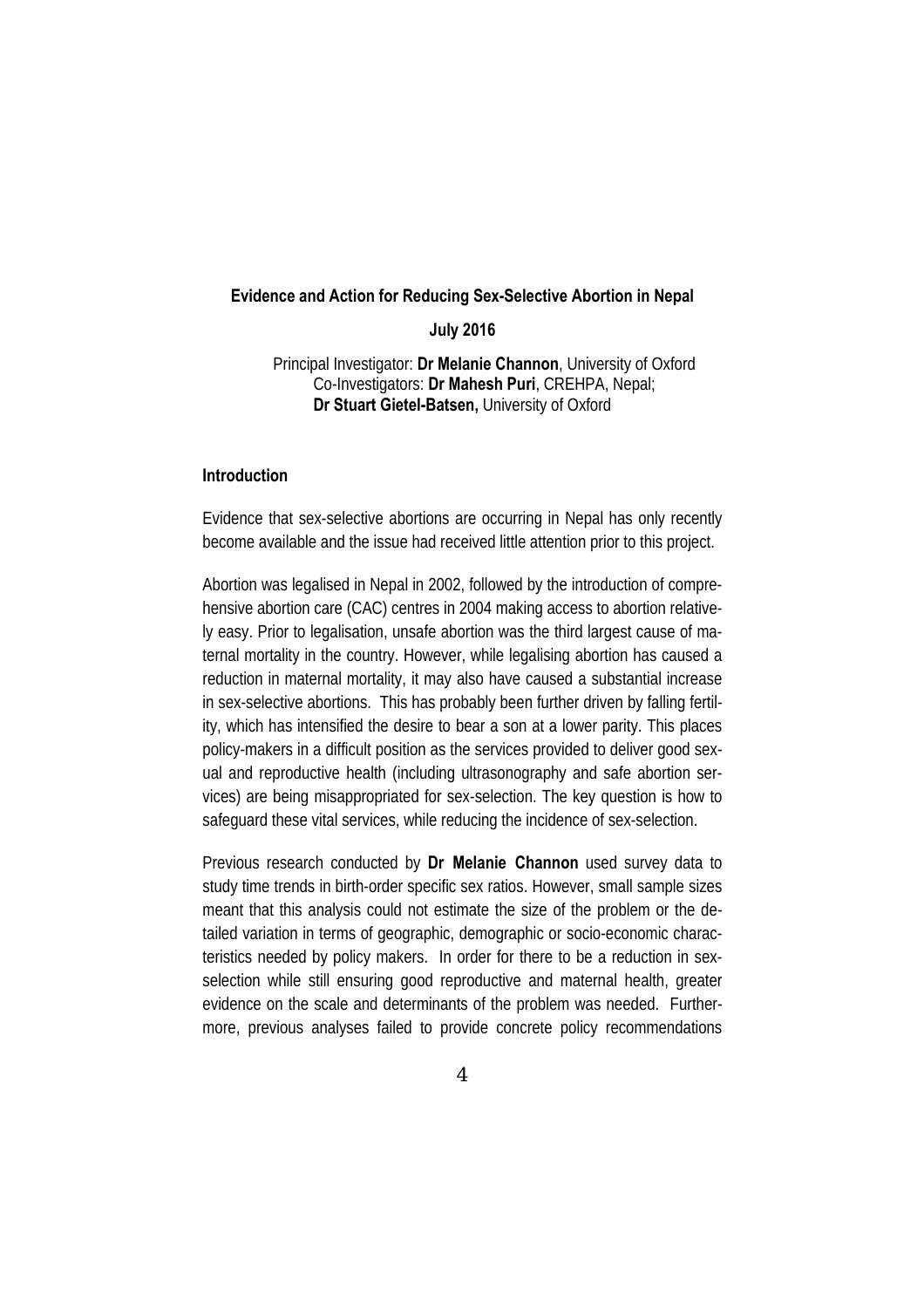apart from the need to empower women which is of paramount importance in terms of reducing the demand for sex selection, but may not be achievable quickly enough to avoid a generation missing large numbers of women. Potential interventions to reduce sex-selection were therefore the focus of this research, though we fully recognize that the only long term solution is to remove the deep seated gender inequality inherent within Nepali society.

This project consisted of two distinct, but related sub-analyses – one quantitative and one qualitative – along with a dissemination phase. The generous grant allowed two trips to Nepal for **Dr Channon**, and one for the **Dr Gietel-Basten**. During these trips, qualitative interviews were conducted as well as meetings with DFID-Nepal, the Government of Nepal, and the local Nepali research team. Strong research links have been forged between the UK and Nepal, while substantial progress has been made in terms of both understanding and awareness of the nascent issue of sex-selection in Nepal.

#### **Qualitative Analysis**

The grant allowed us to carry out 22 interviews with key informants in the Kathmandu Valley during the period of March-July 2015; these interviews were somewhat delayed and disrupted by the Gorkha earthquake of 25 April 2015 and the subsequent aftershocks. The interviewees included policy makers, lawyers, journalists, and INGO/NGO staff in relevant areas. We were particularly interested in the process by which a woman might obtain information about the sex of her foetus, and then how she might procure a sex-selective abortion. We also asked about interventions or policies, which might effectively reduce the prevalence of sex-selective abortions.

Some of our findings were striking: awareness that sex-selective abortion might be a widespread phenomenon in Nepal (and especially Kathmandu, where the interviews took place) was very low. Some participants weren't aware that sexselection was illegal, while those that were aware thought that enforcement was extremely weak. We also found that some practitioners were making substan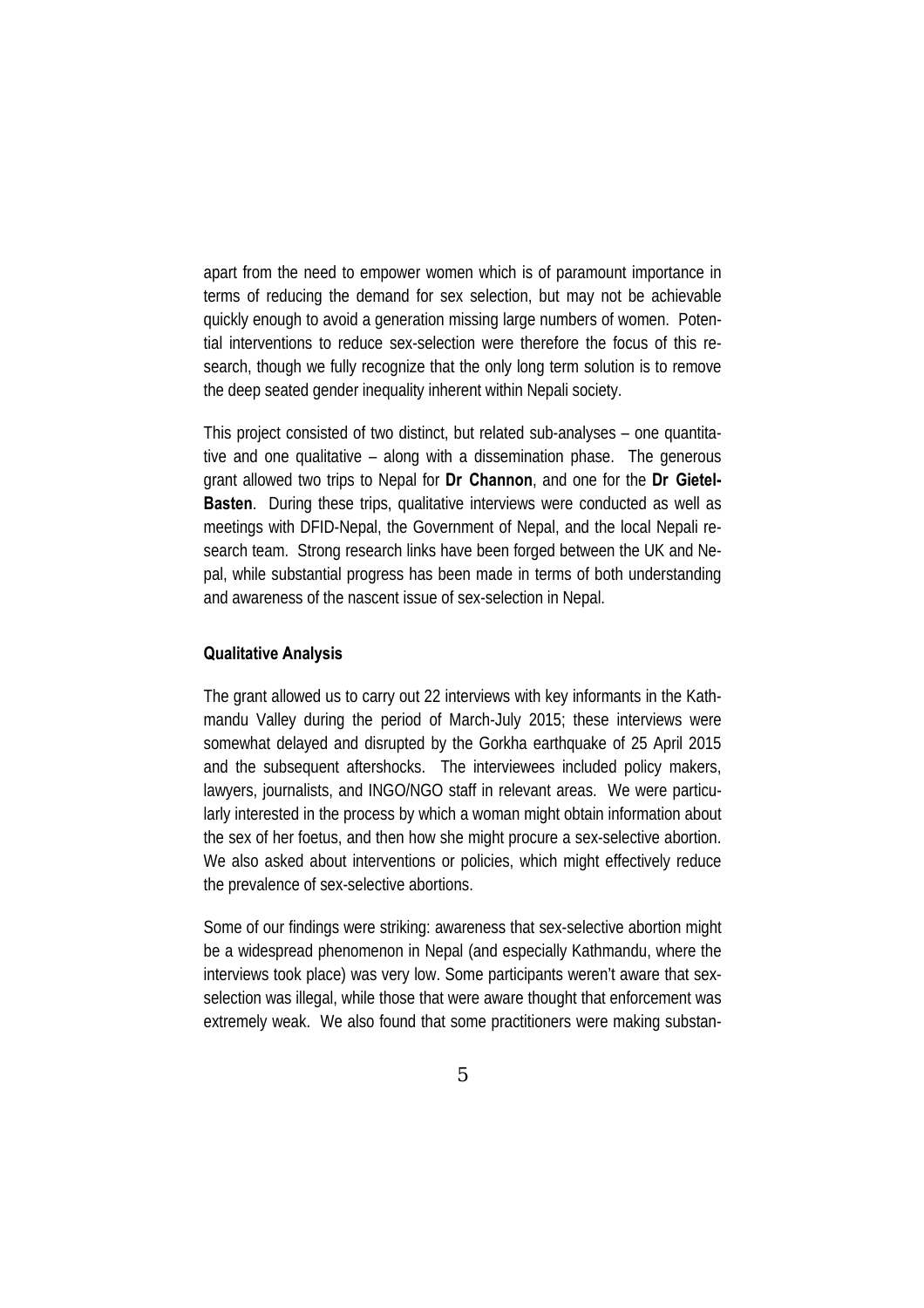tial amounts of money from disclosing the sex of a foetus and arranging sexselective abortions. Another key point was the difference between public and private service providers, which was mentioned by participants many times; private providers are much harder to regulate and monitor effectively.

Possible interventions were identified. These included:

- Improved monitoring of sonography and abortion services, and enforcement of current law
- counselling of abortion seekers
- training of service providers
- incentive schemes
- media and advocacy campaigns
- long term attitudinal change and education.

The next step will be to test these interventions, as they are currently unproven both in Nepal and elsewhere.

A paper based upon the qualitative analysis was presented at The 3rd International Congress on Women's Health and Unsafe Abortion, held January 26-29, 2016, Bangkok, Thailand.

#### **Quantitative Analysis**

The grant allowed us to purchase parts of the Nepal Population Census microdata which had not previously been used to look at skewed sex ratios and provided the scale of evidence that policy makers wanted to see on the extent and geographical distribution of sex-selective abortions in the country. The total number of sex-selective abortions in Nepal in the five years prior to the census was estimated at 22,540, which is equivalent to roughly 2% of births across the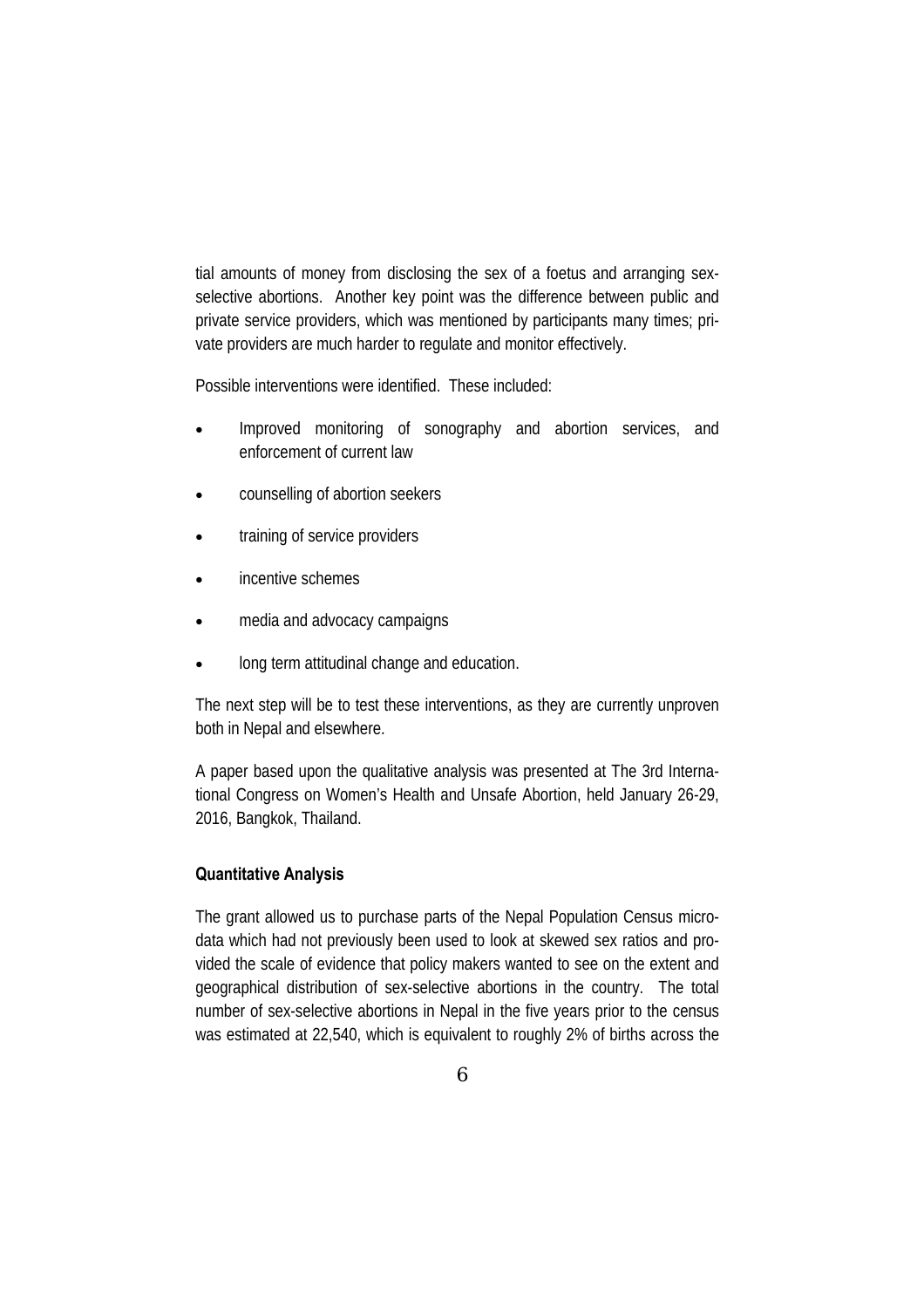country. Kathmandu and Bhaktapur districts were found to have more than 10% of girl births missing. Furthermore, it was estimated that 30% of sexselective abortions in the country took place in the Kathmandu Valley. It was also found that there was no evidence of sex-selective abortions occurring in 36 of the 75 districts of Nepal. This shows the importance of geographically targeted interventions, and reflects the diversity of socio-demographics within the country. Furthermore, this will allow interventions to be tested and compared between different districts experiencing both similar and dissimilar levels of sexselection. Initial results of both the qualitative and quantitative analyses are available in the form of a policy brief.

#### **Dissemination**

A half day results dissemination meeting was organized on 14 December, 2015 in Rato Baithak Hall at the Hotel Himalaya, Kupondole, Lalitpur, Nepal. This meeting joined forces with a complementary project on sex-selective abortions in Nepal, in order that we could gain maximum traction with interested parties.

The event was chaired by Family Health Division Director **Professor Dr. Pushpa Chaudhary,** Director, Family health Division, Ministry of Health and Population. It was the first meeting to be held in Nepal about the drivers of sex selection and the numbers of missing girls. Over 50 participants from concerned government and non-governmental organizations took part including UN agencies, bi/multi-lateral agencies, international non-governmental organization researchers, academicians and professional councils. In addition, representatives from district-level concerned governmental agencies such as District Development Office (DDC), District Education Office (DEO), District Women and Children Development Office (WCDO), District Police and District Public Health Office of two districts (Kaski and Tanahun), attended.

A policy brief outlining the findings of both the quantitative and qualitative analyses was given to all participants. This policy brief is available online at the following URL: http://www.ageing.ox.ac.uk/files/Policybrief\_draft.pdf. A blog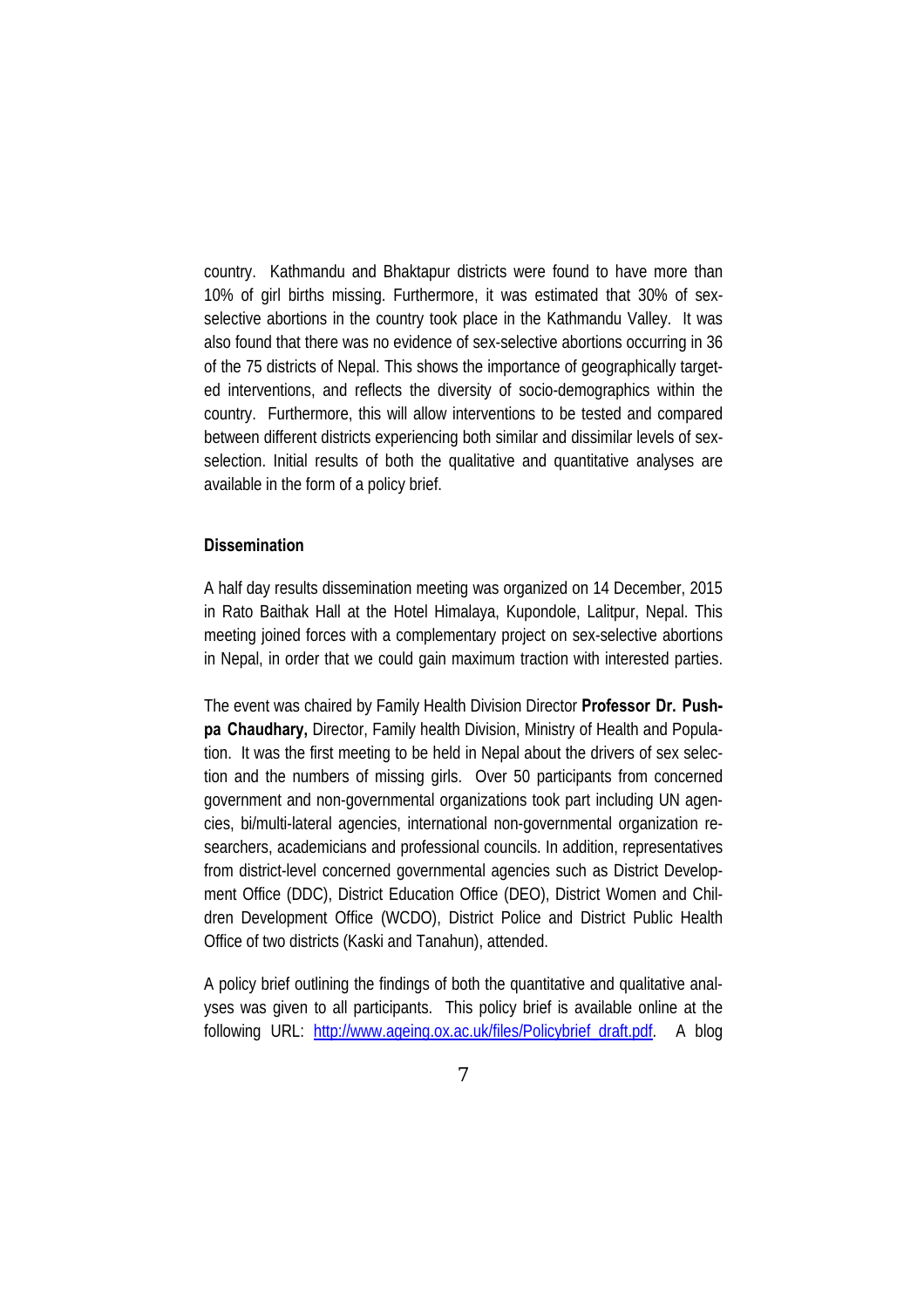post discussing the project and the dissemination meeting also accompanies this policy brief: http://www.ageing.ox.ac.uk/blog/2016-Gender-Inequality-Nepal-BLOG.

As part of her closing remarks **Dr Pushpa Chaudhary** made the following significant points:

- She highlighted the evidence supplied as well as the excellent analysis conducted by Dr Channon. This provided the direct evidence that sex selective abortions are occurring in Nepal. CREHPA have been at the forefront of this and the evidence provided is of great use.
- It is time to accept the fact that sex ratios are skewed in places and see the clear picture. We have to accept that this is not just illegal, but it is also immoral and unethical.
- It was stressed that a full day workshop is needed to discuss the issue and to plan a roadmap to tackle the issue.

The research team are most grateful for the grant obtained from the **Birth Control Trust of the Galton Institute.** 

> **Melanie Channon University of Oxford**

#### **THE GALTON INSTITUTE ARTEMIS TRUST**

An Artemis Trust grant is currently available. The maximum grant available in a year is £15,000 and the grant period is limited to 3 years. The grant will be awarded on a competitive basis and the deadline for receipt of completed applications is **1st June, 2017**. Applicants should consult the Galton Institute website at: http://www.galtoninstitute.org.uk/grants/ grants-from-the-birth-control-trust/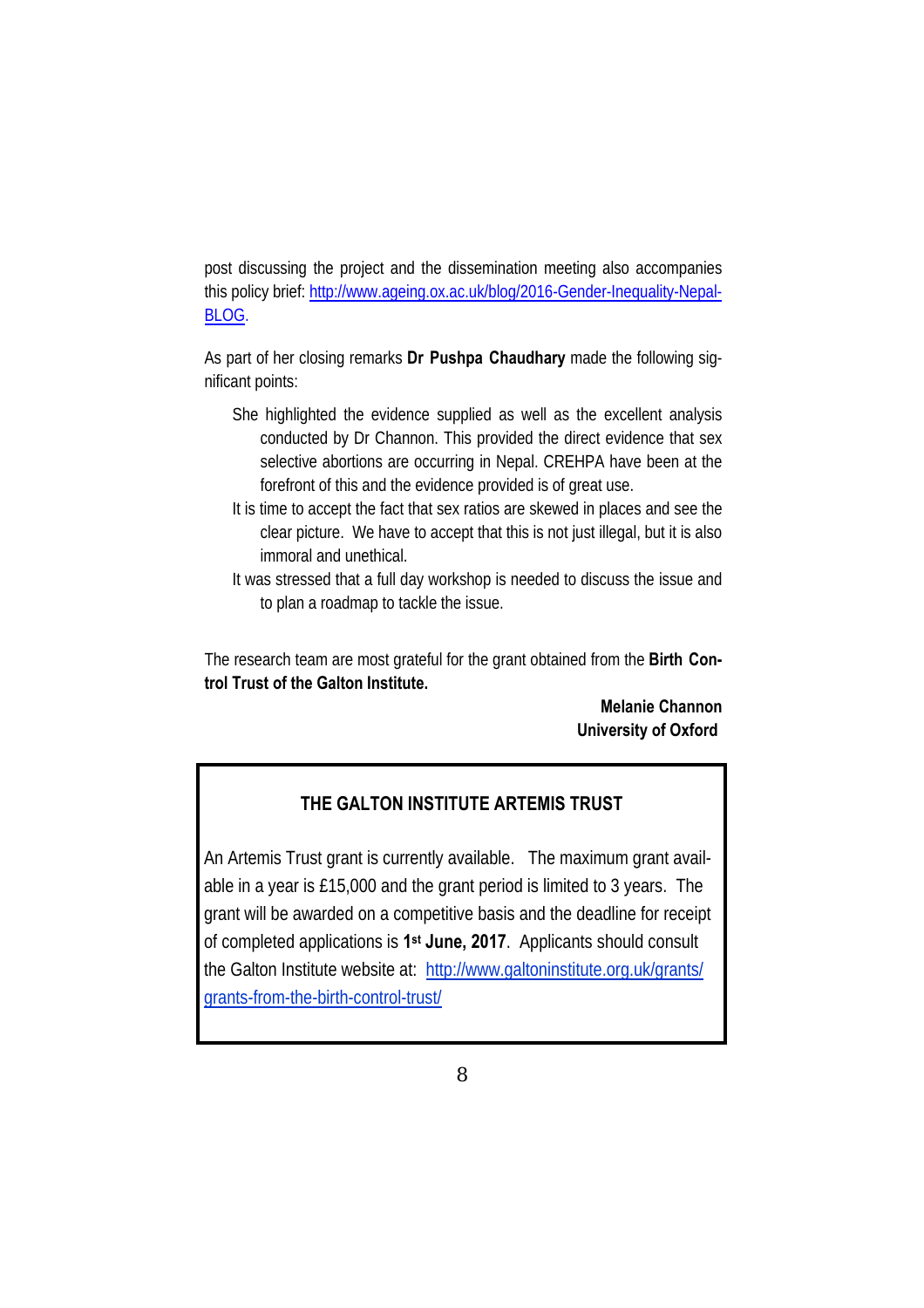#### **The European Human Behaviour and Evolution Association (EHBEA) Conference 5-8 April 2016, in London**

EHBEA is a society that supports European research on evolutionary accounts of human cognition, behaviour and society. It organises annual European conferences and occasional workshops, which are committed to broad, pluralistic and interdisciplinary perspectives, bringing together researchers from human biology and genetics, behavioural ecology, anthropology, cultural evolution and evolutionary psychology. After ten years, the annual EHBEA conference returned to London, where the society has its origin. This year, the three-day conference was hosted by the London School of Hygiene and Tropical Medicine and the EHBEA London organisers would like to thank the **Galton Institute** for their generous support.

With over 230 delegates, half of whom were students, this year's conference was the largest to date. The conference consisted of 7 plenary lectures, and over 70 talks. Two poster sessions were dedicated to the nearly 90 posters that were presented. The full programme, as well as lists of all poster and talk abstracts, can be found on http://ehbea.com/conference2016/program/.

This year's plenary speakers were from a diversity of locations, and this diversity was mirrored in the content of their talks. Demographer **Ronald Lee**  (University of California, Berkley US) spoke about his work on the importance of sociality and intergenerational transfers in demography. The plenary of anthropologist **Grazyna Jasienska** (Jagiellonian University, Poland) centered around the role of reproductive hormones in women's reproduction and health, and made the point that optimal levels of hormones for reproduction may come at a cost of health, and vice versa. Social scientist and child health researcher **Jonathan Wells** (University College London) convinced the audience of the importance of evolutionary processes in understanding public health. The ideas presented by plenaries **Lee**, **Jasienska**, and **Wells** were a good match with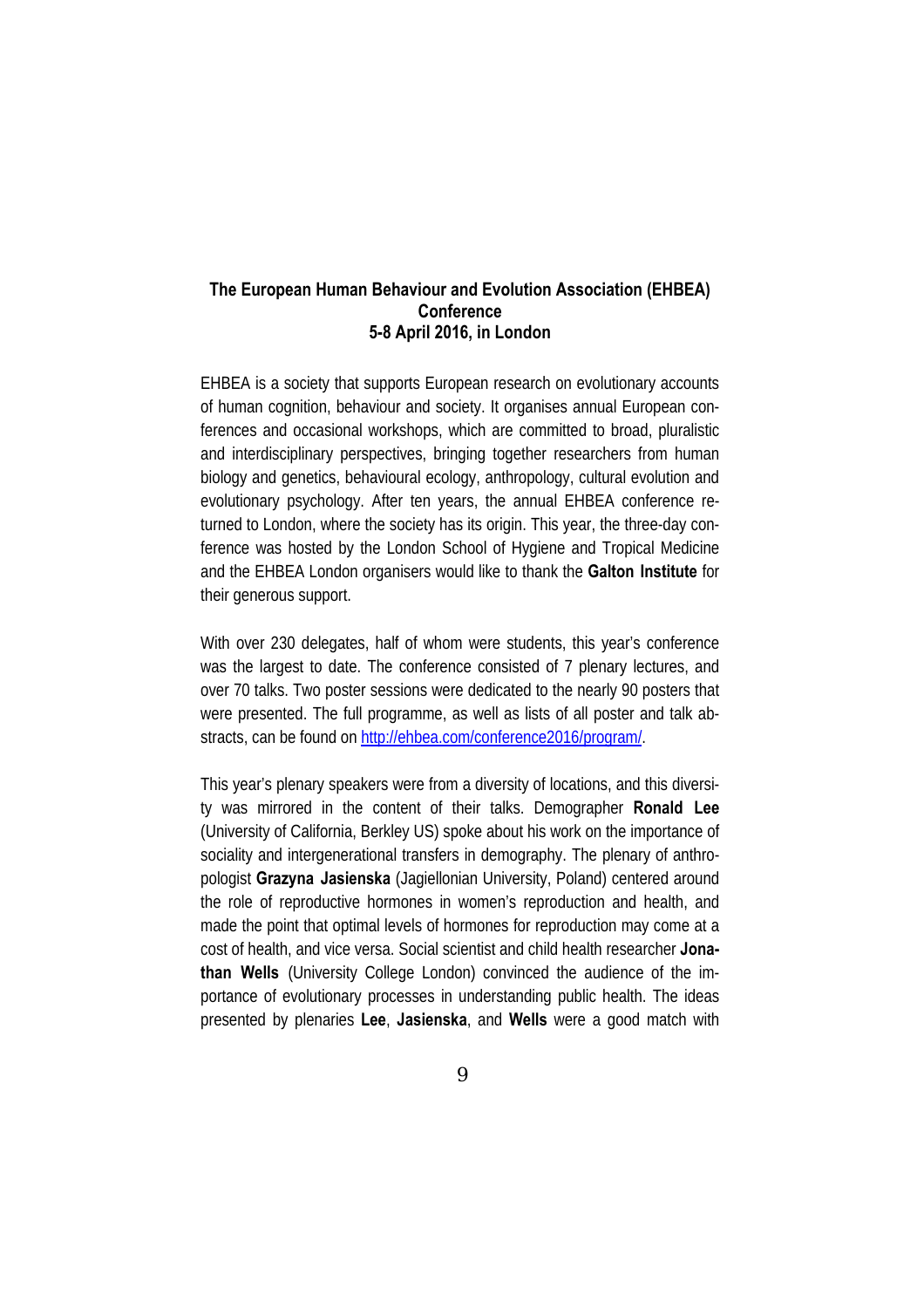some of the research done at the host institute London School of Hygiene & Tropical Medicine; and were complemented by several contributed sessions which focused on the application of evolutionary ideas to public health issues. All other plenaries were also evolutionary-minded, albeit from very different fields. Comparative primatologist **Louise Barrett** (University of Lethbridge, Canada) argued that we need a biosocial approach to understanding humans, and that we need to listen both to researchers on the more biological side of the sciences as well as those on the moral social side. Through an amazing series of videos, behavioural biologist **Jens Krause** (Humboldt University, Germany) showed the audience the herding behaviour of large groups of humans, which is not unlike that of flocking fish and birds. Bioarchaeologist **Jay Stock** (University of Cambridge, UK) took a more long-term perspective on human health in relation to major cultural transition drawing on the archaeological record. Winner of the of EHBEA New Investigator Award, **Olivier Morin** (Max Planck Institute for the Science of Human History, Germany), explained reasons for our species' stunning continuity and abundance of traditions, and argued that "Culture's what happens to you while you're busy making other plans". Plenary talks, and two excellent sets of photos of the conference, taken by LSHTM's photographer **Anne Koerber**, and EHBEA 2016's resident photographer **Vít Třebický**, can be viewed via http://ehbea.com/conference2016/.

> **Gert Stulp University of Groningen**

### **Human Evolution in Structured Populations Workshop 1-3 September 2016 at the University of Oxford**

This workshop was generously funded by the **Galton Institute** and represented the first dedicated meeting set up to explore the archaeological, fossil and genetic data that suggest that the emergence of our species occurred within a set of subdivided populations located across Africa, rather than within a small and isolated East African population. The event therefore provided a platform for a renewed consideration of the complexity of our origins and the evaluation of com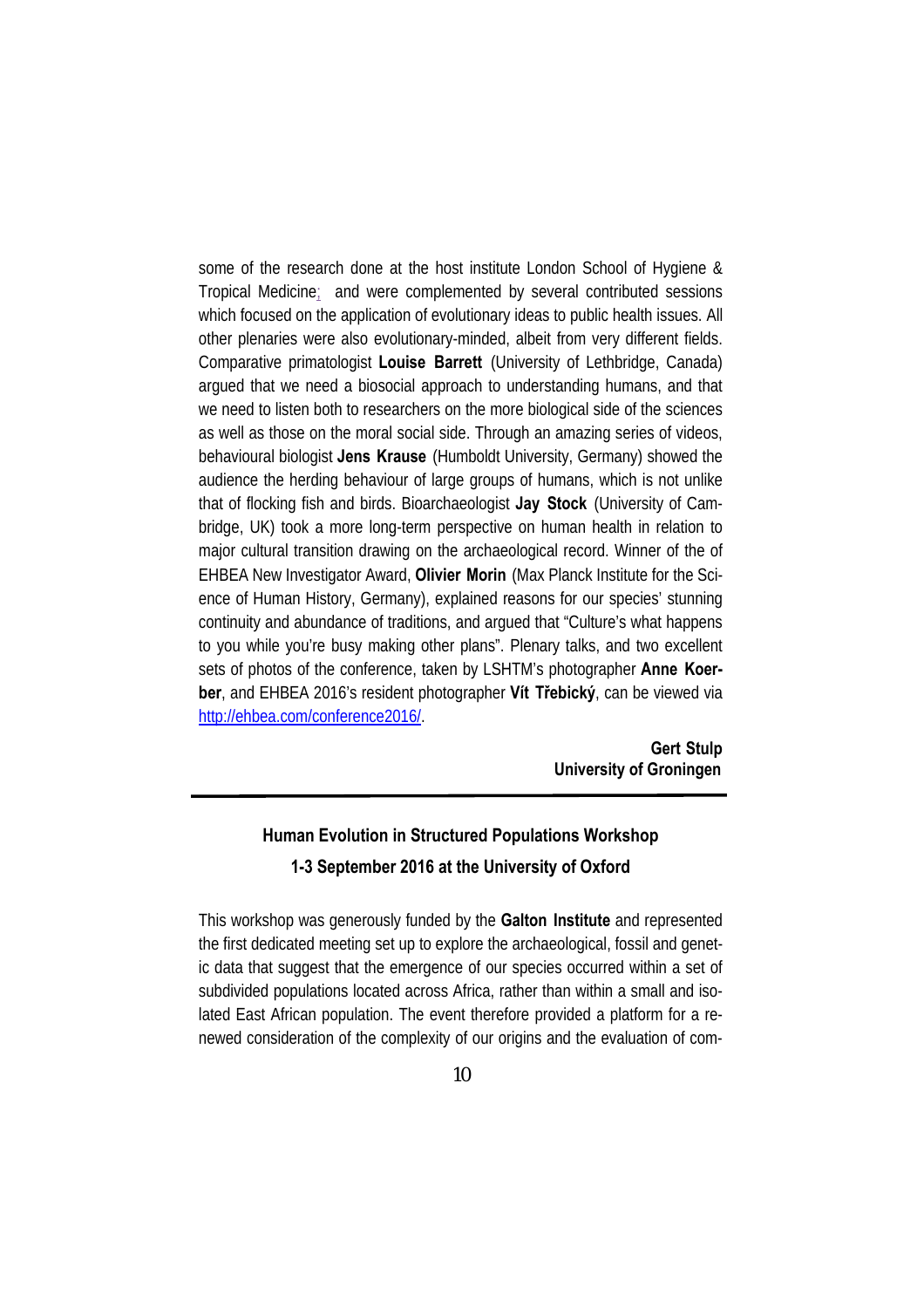peting models within an interdisciplinary context invoking structured populations, which affect how the relevant data are interpreted.

The event commenced with a symposium open to the public featuring four speakers. **Professor Chris Stringer** (Natural History Museum, London) discussed the palaeoanthropological diversity of the African Middle and Late Pleistocene. **Professor Alison Brooks** (George Washington University) discussed the archaeological evidence for material culture diversity in the African Middle and Late Pleistocene. **Dr Lounes Chikhi** (University of Toulouse) talked about the genetic evidence of population structure in the early history of our species and **Professor Peter deMenocal** (Columbia) talked about the palaeoclimate diversity of the African Middle and Late Pleistocene. To increase the reach of the symposium, it was filmed as a podcast available online at http:// media.podcasts.ox.ac.uk/ouce/general/2016-09-01-ouce-anthro-scerri-720p.mp4.

Over the next two days, 21 workshop delegates representing research leaders in archaeological science, population genetics, physical anthropology and palaeoenvironmental research met to discuss four key themes: (1) the morphological and cultural diversity of Middle and Late Pleistocene human populations in Africa; (2) population size, density, growth and life history in the African Middle and Late Pleistocene; (3) intra African Dispersals; (4) research outputs.

Discussions, including smaller thematic break out sessions, led to the identification of a number of areas of research priority, which will, in the first instance, be published as a synthetic paper. Further, more detailed work was agreed upon as a future peer reviewed journal special issue with the same name as the event.

The HESP meeting provided an unprecedented opportunity to facilitate crossdisciplinary communication. The results of the meeting will help to re-evaluate major questions in human origins research and identify new, key areas of priority research across the major contributing disciplines.

> **Eleanor Scerri University of Oxford**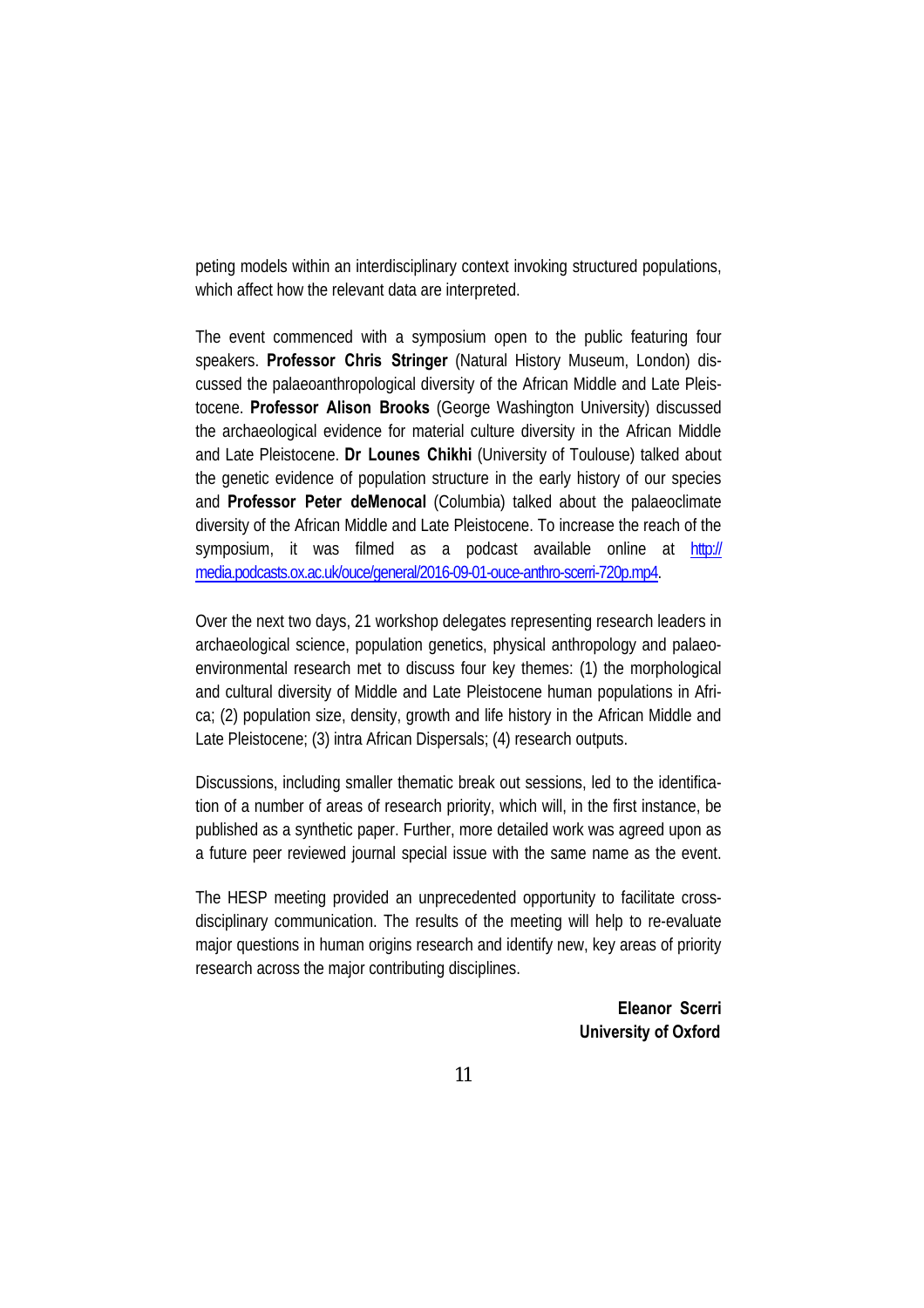#### **Polish Society for Human and Evolution Studies (PTNCE) Conference 28-30 September 2016**

The Third PTNCE conference took place in Torun, Poland and was co-organised by the Centre for Language and Evolution Studies (CLES), Nicolaus Copernicus University and the Polish Society for Human and Evolution Studies (PTNCE). The conference brought together approximately 90 researchers from different countries including Poland, Czech Republic, UK, Germany and Japan. Their interests were related to the evolutionary perspective on biological, ecological, and human behaviour research. The conference covered many subjects, including anthropology, (biological and cultural), psychology, linguistics, sociology, archaeology and economics.

**Robin Dunbar**, in his presentation "*Time—the missing part of human evolution*", argued that it is 'time' that people were missing most in their evolution. He has shown how each stage in the story of human evolution really involved the need to solve a time budgeting crisis by finding novel ways to use time more effectively.

On the other hand, **Tamas Bereczkei** in his presentantion "*Machiavellian Intelligence Hypothesis Revisited: What Evolved Cognitive and Social Skills May Underlie Human Manipulation*" argued that Machiavellian people have cognitive and social skills that enable them to efficiently exploit others. They have evolved specific algorithms – and underlying neural processes – that enable them to evaluate their social environment and make predictions about their future reward in a basically risky and unpredictable environment.

Finally, **Tomasz Grzybowski** in his presentantion entilted "*Genetic portrait of Slavic—speaking populations of Europe*", elaborated on Y-chromosome and complete mitogenome sequences from three major language groups: western, eastern and southern Slavs. Using comparable data available from other populations of both Western and Eastern Eurasian ancestry, these results were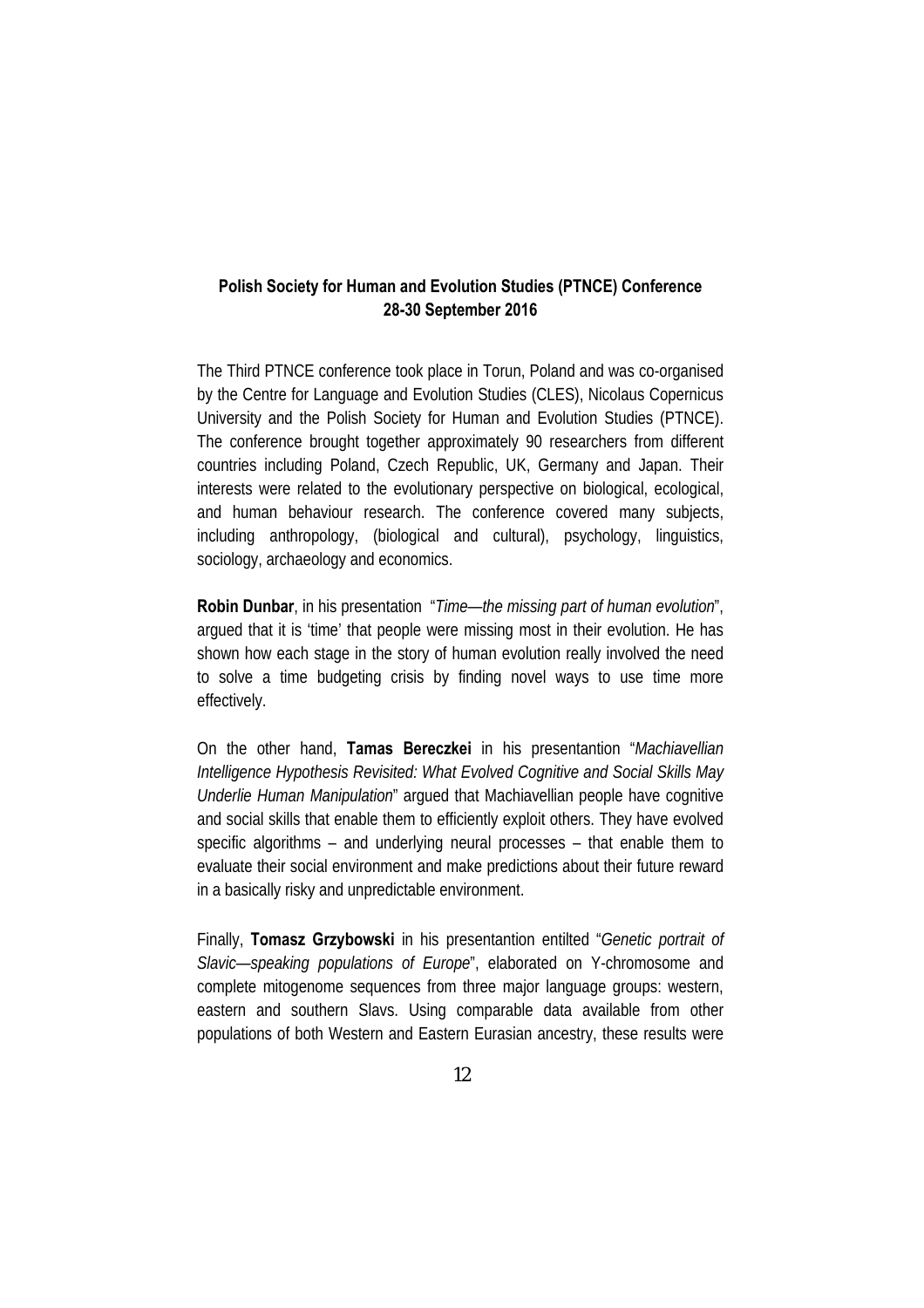interpreted in light of the data on the formation of a Slavic identity emerging from other genetic studies.

The Polish Society for Human and Evolution Studies brings together scientists and students of various scientific disciplines interested in the application of the evolutionary perspective in the following research areas: biology, ecology, human behaviour and culture studies. By creating an idiosyncratic evolutionary platform we intend to break down the barriers between traditional divisions in human studies.

The series of conferences, which was initiated in 2014, aims at creating a multidiciplinary discussion forum gathering researchers from various disciplines pertaining to evolutionary approach to human biology, psychology, ecology, human culture, linguistics, economics and law studies. PTNCE are most grateful to the **Galton Institute** for its generous support.

#### **Natalia Palka Nicolaus Copernicus University, Torun, Poland**

#### **Galton Institute small grants for conferences and workshops**

There are grants available of up to £1,000 to help meet the costs of running conferences or workshops on topics relevant to the Institute's aims. There are two deadlines for grant submissions, March 1st and September 1st. Details of the grants can be found on our website, http://www.galtoninstitute.org.uk/grants/ grants-for-conferences-or-workshops/ and the page links to our contact form.

#### **Galton Institute postdoctoral travel grant**

This travel grant of up to £6,000 p.a. (one per year) will be awarded to an outstanding postdoctoral researcher, normally within 6 years of receiving a doctoral degree, working in the field of genetics. Full details and application form can be found on our website at http://www.galtoninstitute.org.uk/grants/galton-institutepostdoctoral-travel-grant/.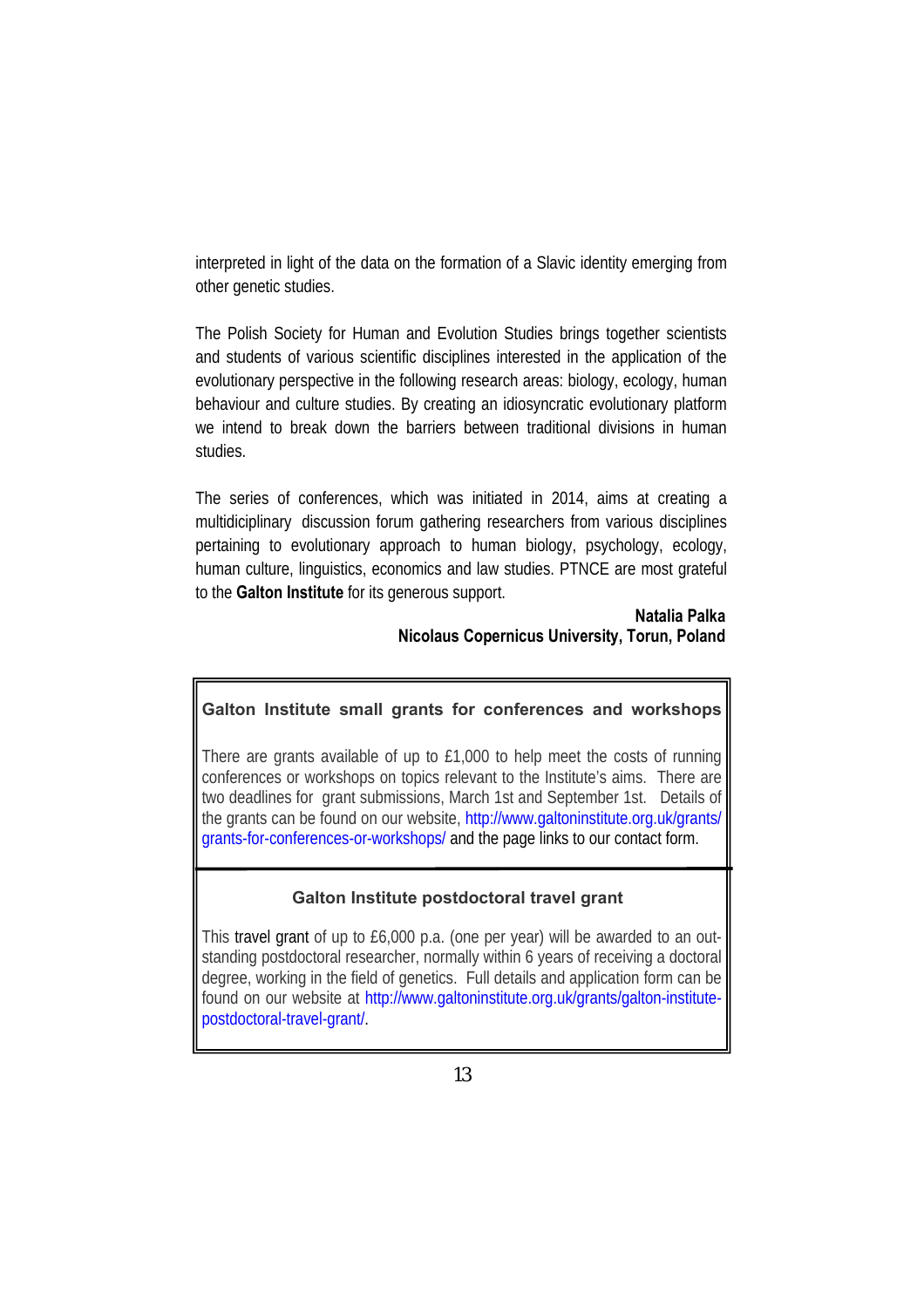#### **'Why Malthus is Not a Social Hero' by John Erik Meyer**

(A version of this article appeared previously in *Humanist Perspectives* Issue 198)

#### Aristotle, Da Vinci, Darwin, and… Malthus?

Human societies have been shaped by surges in intellectual advances often spurred by single individuals. Some are revered and some are forgotten but Aristotle, Da Vinci and Darwin stand pretty much in a league of their own. The way humans think about themselves and their world through physics, philosophy, and social lenses was changed by these intellectual giants.

But there is one name yet to be added. Thomas Malthus dealt with difficult questions of human nature and his teachings have yet to be applied. Not so Aristotle, whose intellectual range was vast, covering most of the sciences and many of the arts. He was the founder of formal logic and his work remains a powerful current in contemporary philosophical debate.

Then there was Leonardo da Vinci, whose genius as a painter, draftsman, sculptor, architect, and engineer, perhaps more than that of any other figure, epitomized the Renaissance humanist ideal. His notebooks reveal a spirit of scientific inquiry and a mechanical inventiveness that were centuries ahead of their time. Charles Darwin was a naturalist whose scientific theory of evolution by natural selection became the foundation of modern evolutionary studies. The new evolutionary narrative rapidly spread through all of science, literature, and politics and profoundly changed the way humans viewed themselves and the world around them.

In contrast to these timeless greats, Thomas Malthus is now little more than an arcane historical footnote, not widely studied yet regularly panned by the economic establishment. However, Darwin and many scientists found inspiration in Malthus' writings even as they were spurned by the commercial world. Whereas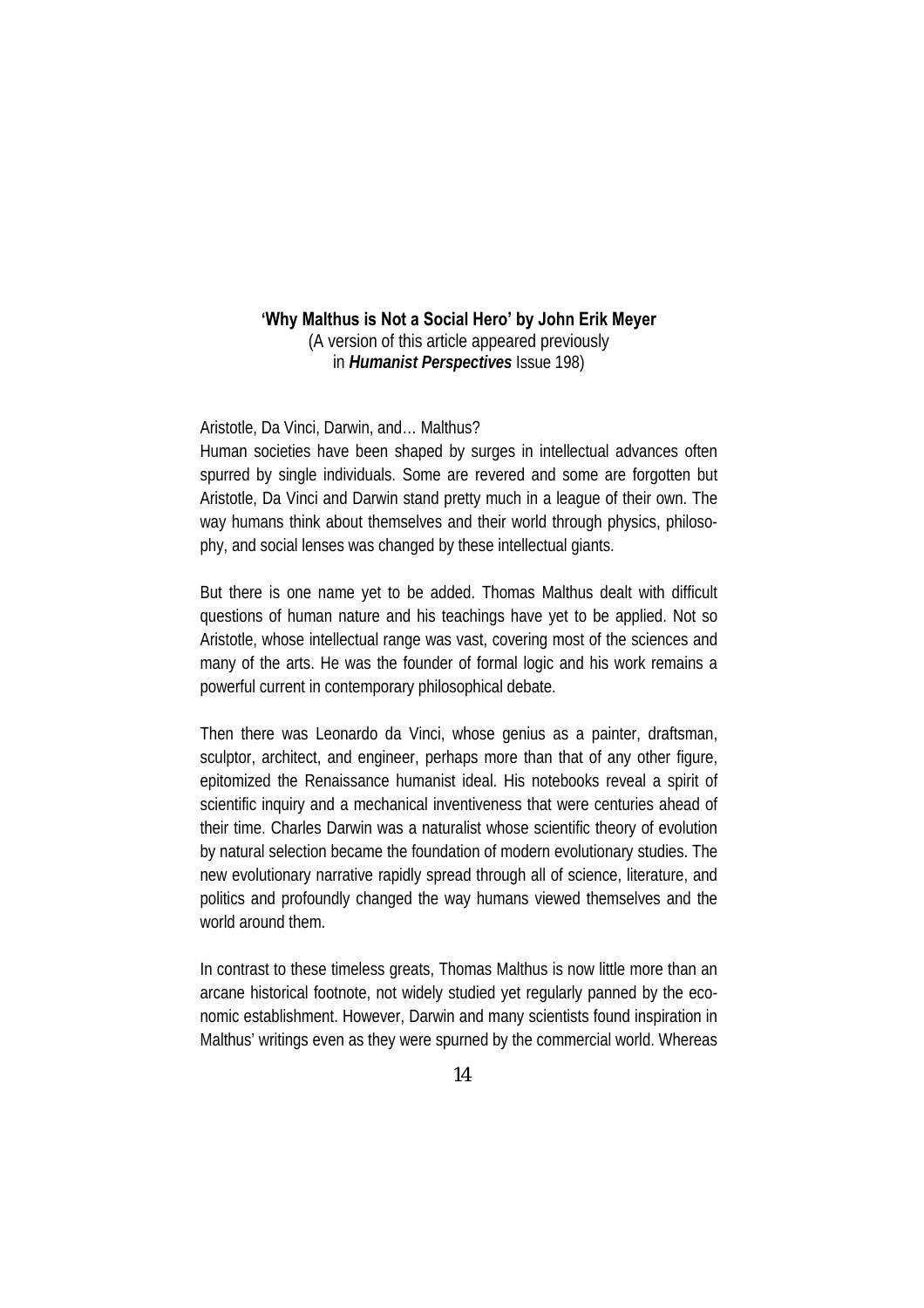Darwin, da Vinci and Aristotle opened our minds to a world of wonder, of progressive change for all, Malthus held forth a view which presented difficult choices and these difficult choices required significant sacrifices by the powers of the day.

Malthus laid out the principal causes of societies' failure down through the ages, an immeasurably valuable revelation of cause and effect. Malthus was an observer of history and was the first to try to explain past events in history through the application of logic and mathematics. Yet he has been ignored and even ridiculed by commercial and political elites who rightly saw his concepts as direct threats to their own prosperity and power.

He noted:

- the inevitability of repeated social collapse given the human tendency to reproduce,
- the surges in population and collapses of societies through history,
- the very high rates of population growth in new lands,
- the impossibility of sustaining high rates of growth,
- the inequality in industrial development and social structure,
- the food inefficiency of meat production.

Malthus called for an end to growth, higher real wages, reductions in inequality and an economic focus on providing material sustenance for the poor rather than luxury goods for the rich. In effect, he proposed more wealth and power to the middle class and a reduction in poverty, all while removing a good part of the means of wealth accumulation for the rich (cheap labour and asset inflation).

The nobility of late 18<sup>th</sup> century England were no more open to hearing Malthus' proposals than today's bankers, media corporations, developers and cheap labour employers are of hearing about sustainability, a broad-based economy or the re-writing of globalism with new humanist-based goals. Hence, the attacks from every point of the elite compass to halt the spread of this kind of conversation.

This is a huge loss for humanity because the intelligence that Malthus contributed to public discussion was different in nature from those of the other three icons.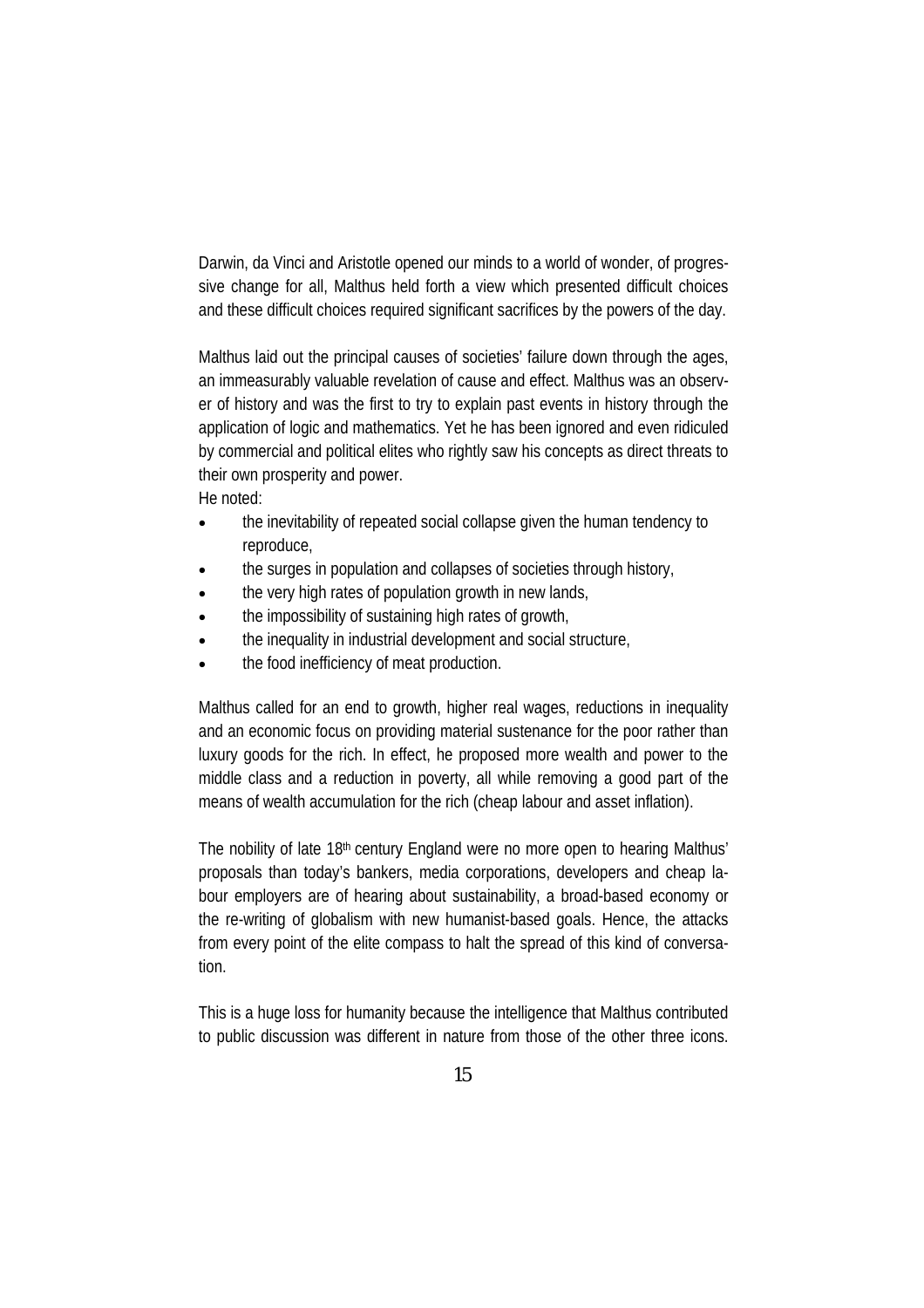Instead of lifting humanity up to new heights of moral or technical understanding, Malthus illuminated what it would take for human societies to endure. By analyzing the reasons for the repeated failure of civilizations, Malthus opened the door to finding the path not previously travelled, the one which circumvents population cycles and reveals the mechanism of sustainability.

Where Aristotle clarified thinking on philosophy and advanced many forms of science through the process of logic, Da Vinci inspired that world of science and the love of form, and Darwin utterly transformed our understanding of geological and biological time and processes, Malthus showed the key flaws in humanity's attempt to build permanent progress and social stability.

Humanity does not lack for technological cleverness or the drive to improve or to learn about the world around us. What humanity lacks is an understanding of why our societies repeatedly fail and what changes we must make to assure that we can cross the threshold to both stability and progress.

The other greats gave society the ability to make great strides forward. Malthus, if applied, would allow our societies to stop sliding back repeatedly. If the teachings / research / findings / conclusions of Malthus had been followed, allowing humanity to avoid the wars, famines, plagues and societal upheavals that are part and parcel of every population cycle, it would have marked the greatest advance in human history since the development of agriculture and the formation of towns: a way for towns and higher-order societies to progress steadily without collapse. It would make eternal progress possible rather than dooming society to inevitable failure with the impossible pursuit of eternal growth.

Although completely mainstream today, the findings of Darwin were a direct contradiction of core religious teachings and thus initially ran into huge criticism from many quarters. On the other hand, Malthus' suggestions advocated a fundamental change in social priorities, wealth creation and distribution. It was a direct attack on the wealthy, their pocket-books, their pride and their power. Hence, his proposals were much more of a challenge to the social order from which elites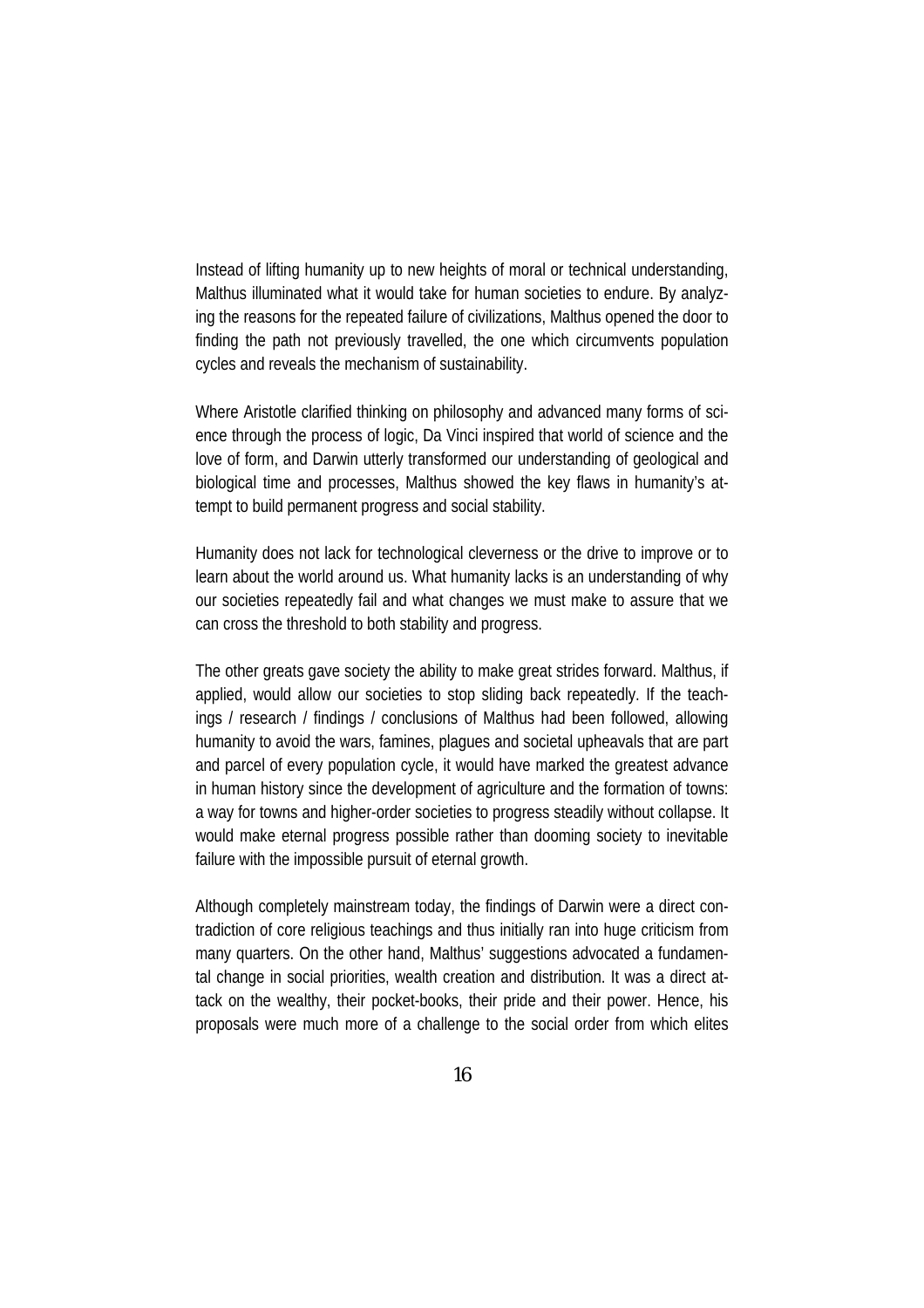have profited throughout time than even Darwin's *On the Origin of Species* was to the Church of the day.

Yes, Malthus will repeatedly be held out as a failed prophet by the growthaddicted elites. But they will always fail to mention the accuracy of his historical observations, the undeniability of his mathematics and the fact that simply because our modern society has not collapsed does not mean that we are not in a cycle.

Malthus looked at regional and national population cycles to the limit of the data available to him over 200 years ago. Today, we are in a global cycle composed of many smaller interlocked national cycles. However, the data we have available to us now stretches back thousands of years with detail and extent that Malthus could never have dreamed of. All of this supports his contentions and should give us cause, along with the micro-fracturing appearing in most countries, to embrace his cautions and deal with the issues of population and consumption in ways that have simply never been possible before in human history.

If we can do that, then Malthus may yet be elevated to his rightful place beside the illustrious greats of humankind.

\* \* \*

#### **Some relevant quotations from Malthus in the flowery prose of the period:**

#### *Equality*

"In the same manner, although we cannot possibly expect to exclude riches and poverty from society; yet if we could find out a mode of government by which the numbers in the extreme regions would be lessened and the numbers in the middle regions increased, it would undoubtedly be our duty to adopt it."

#### *Understand what is, don't long for what should be*

"The moment we allow ourselves to ask why some things are not otherwise, instead of endeavouring to account for them as they are, we shall never know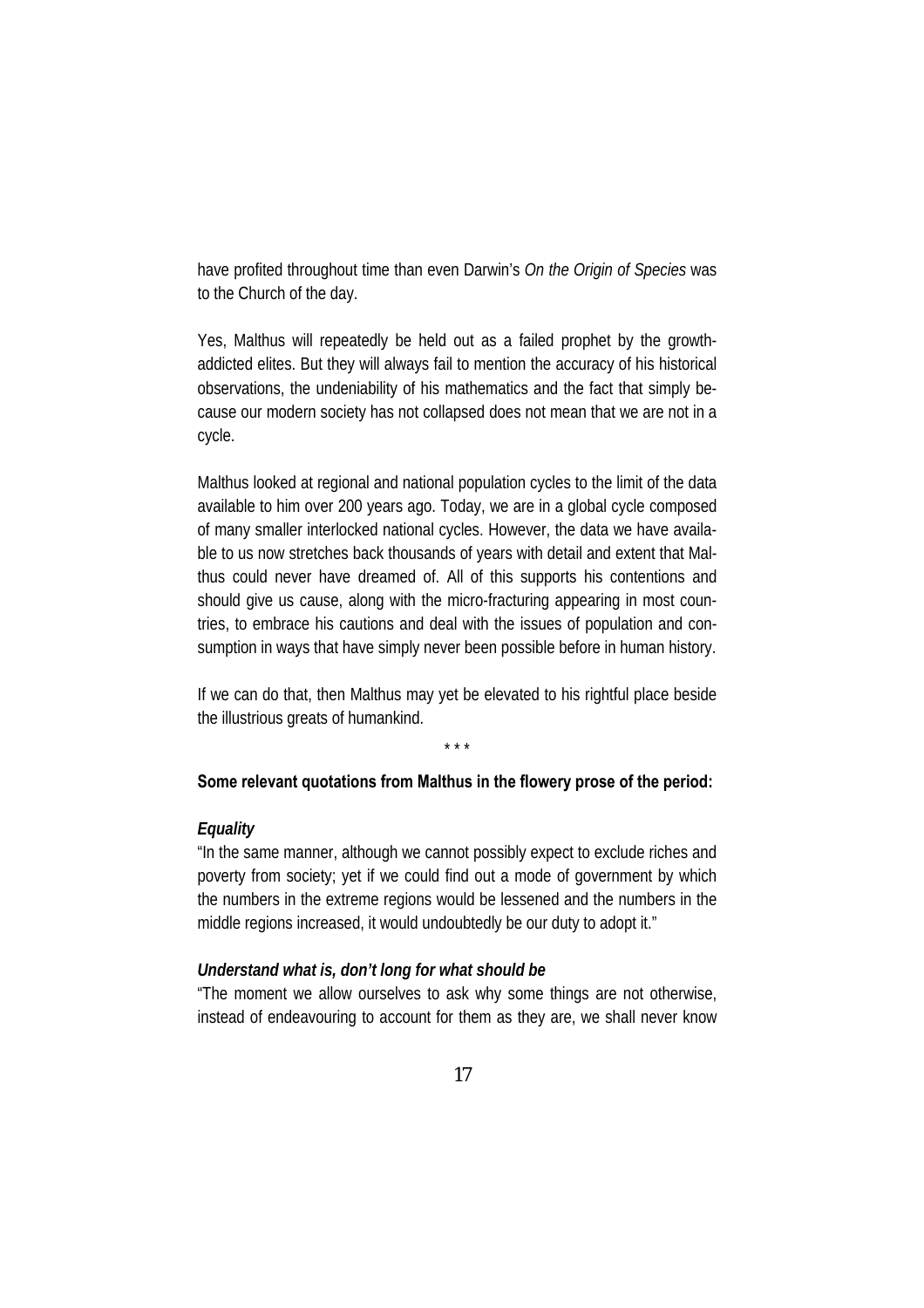where to stop; we shall be led into the grossest and most childish absurdities; all progress in the knowledge of the ways of Providence must necessarily be at an end; and the study will cease to be an improving exercise of the human mind." (Dogma replaces critical thought.)

#### *Reluctance to Migrate*

"We know well from repeated experience, how much misery and hardship men will undergo in their own country, before they can determine to desert it; and how often the most tempting proposals of embarking for new settlements have been rejected by people who appeared to be almost starving."

#### *History of Population Cycles*

"If the proposition between the natural increase of population and food which I have given be in any degree near the truth, it will appear, on the contrary, that the period when the number of men surpass their means of subsistence has long since arrived; and that this oscillation, this constantly subsisting cause of periodical misery, has existed ever since we have had any histories of mankind, does exist at present, and will forever continue to exist, unless some decided change takes place in the physical constitution of our nature."

#### *Extreme Growth Rates in new American Colonies*

"Throughout all the northern colonies, the population was found to double itself in 25 years. The original number of persons who settled in the four provinces of New England in 1643 was 21,200. Afterwards it was supposed that more left them than went to them. In 1760, they were increased to half a million. They had therefore all along doubled their own number in 25 years. In New Jersey the period of doubling appeared to be 22 years and in Rhode Island still less. In the back settlements, where inhabitants applied themselves strictly to agriculture and luxury was not known, they were found to double their own number in 15 years, a most extraordinary instance of increase."

#### *Exponential growth*

"Taking the population of the world at any number, a thousand millions, for in-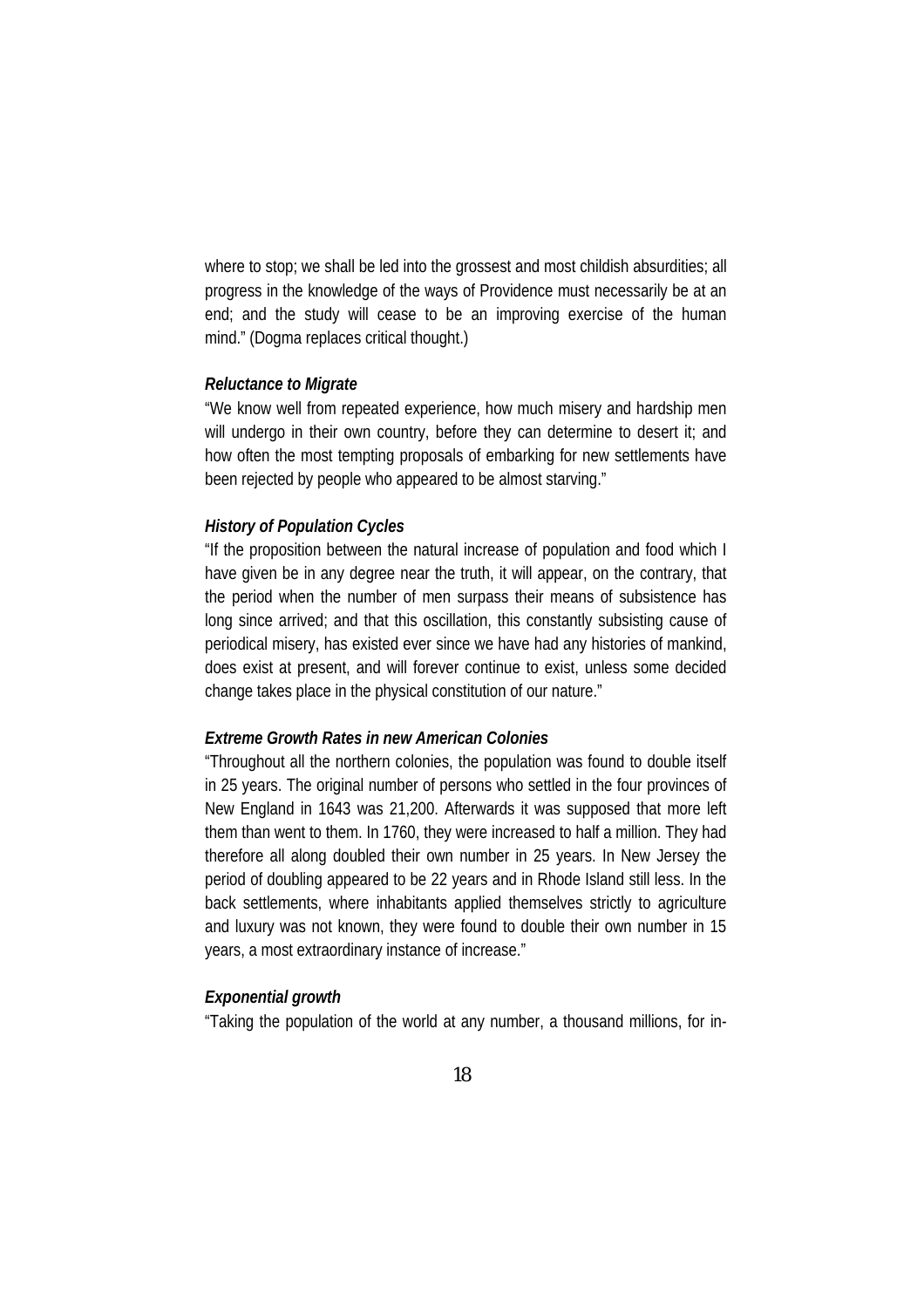stance, the human species would increase in the ratio of 1, 2, 4, 8, 16, 32, 64, 128, 256, 512 etc and subsistence as 1, 2, 3, 4, 5, 6, 7, 8, 9, 10 etc. In two centuries and a quarter, the population would be to the means of subsistence as 512 to 10, in 3 centuries, 4096 to 13 and in two thousand years, the difference would be almost incalculable, though the produce in that time would have increased to an immense extent."

#### *Cause of Migration*

"A great migration necessarily implies unhappiness of some kind or other in the country that is deserted. For few persons will leave their families, connections, friends and native land, to seek settlement in untried foreign climes, without some strong subsisting cause of uneasiness where they are, or without the hope of some great advantages in the place to which they are going."

#### **Dedication:**

*Malthus would probably have enjoyed conversation with Bert McInnis of Ottawa, Canada, and David MacKay of the UK who have both recently passed away. Bert was a co-founder of WhatIf Technologies and applied his expertise spanning mathematics, philosophy, engineering, general system theory and physical and social sciences to the design and implementation of systems models primarily for the exploration of specific problems involving human agency. David brought his mind to bear on many questions including energy conservation and realities of conversion to renewable energy. To make his points clear he published "Sustainable Energy without the hot air" on the website: www.WithoutHotAir.com for free download and also made his famous TED talk video on the subject.* 

*Upon their passing, the path trod by the brilliant becomes quickly overgrown.*

**John Erik Meyer President of Canadians for a Sustainable Society**